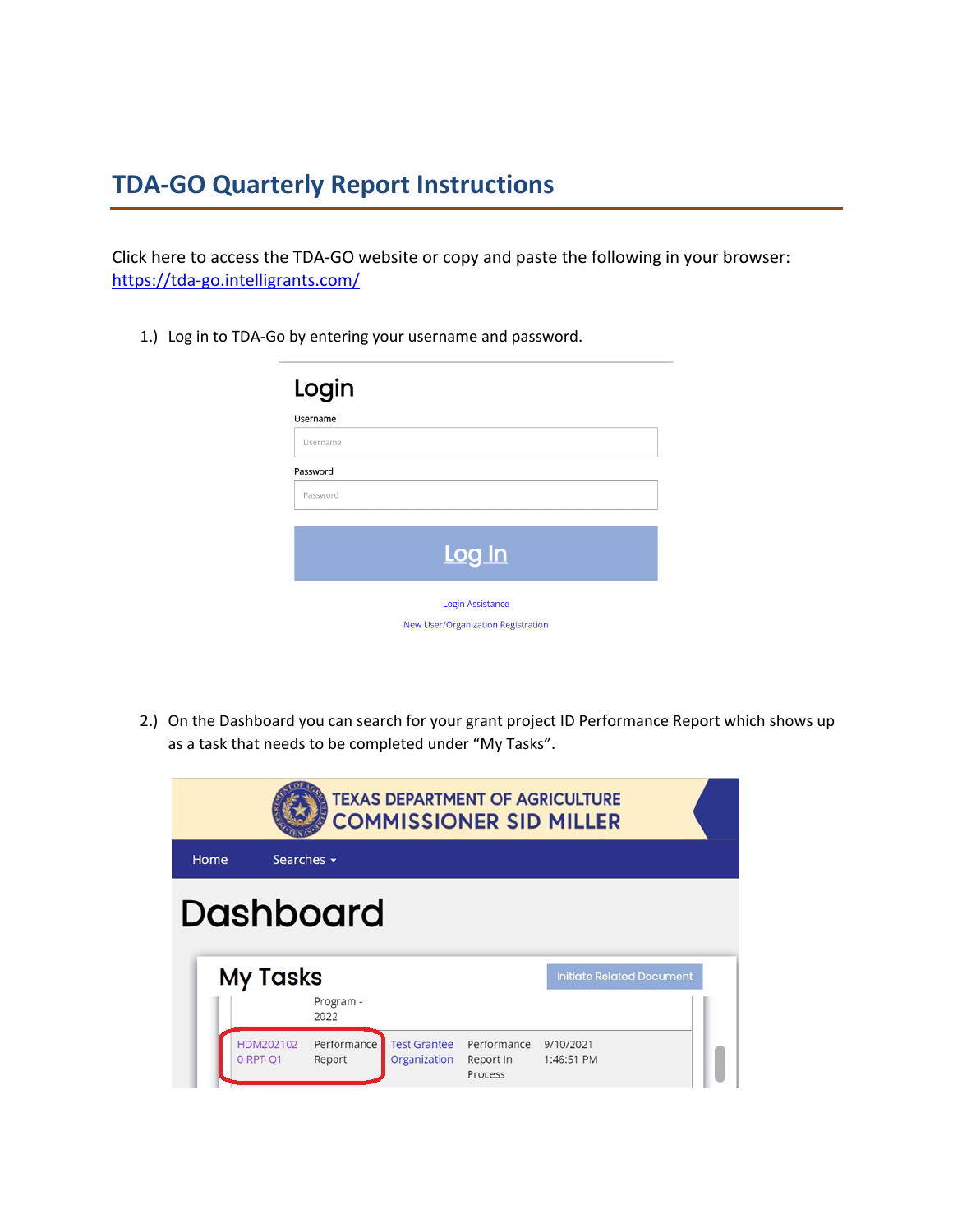You can scroll until you find the one you want or use the filter to narrow down the ones that need a report completed.

| <b>Initiate Related Document</b> |
|----------------------------------|
|                                  |
| Organization                     |
| Status                           |
| $\checkmark$<br>$\checkmark$     |
|                                  |

3.) Navigate to **Forms** and click "**HDM-Quarterly Grant Report**" in the tool bar on the left.

| <b>TEXAS DEPARTMENT OF AGRICULTURE</b><br><b>COMMISSIONER SID MILLER</b> |            |                                                  |                                                         | ★ TDA G<br><b>TEXAS DEPARTMENT OF AGRICULTURE</b> |
|--------------------------------------------------------------------------|------------|--------------------------------------------------|---------------------------------------------------------|---------------------------------------------------|
| Home                                                                     | Searches - |                                                  |                                                         |                                                   |
| HDM2021020-RPT-<br>QI                                                    |            | <b>Document Landing Page</b>                     |                                                         |                                                   |
| Forms                                                                    |            | Template<br>HDM Performance Report 2022          | Instance<br>HDM Performance Report Q1 2022              | <b>Process</b><br>Performance Report              |
| HDM - Quarterly Grant<br>Report                                          | п          | <b>Document Name</b><br>HDM2021020-RPT-Q1        | <b>Document Status</b><br>Performance Report In Process |                                                   |
| <b>Status Options</b>                                                    |            | Organization<br><b>Test Grantee Organization</b> | <b>Your Role</b><br>Authorized Official                 |                                                   |
| Submit Performance Report                                                |            |                                                  |                                                         |                                                   |
| <b>Cancel Performance Report</b>                                         |            |                                                  |                                                         |                                                   |
| <b>Tools</b>                                                             |            |                                                  |                                                         |                                                   |

4.) Begin filling out your quarter report.

### **Entering Data**

1.) Current quarter: Select the quarter you are completing a report for from the drop-down menu.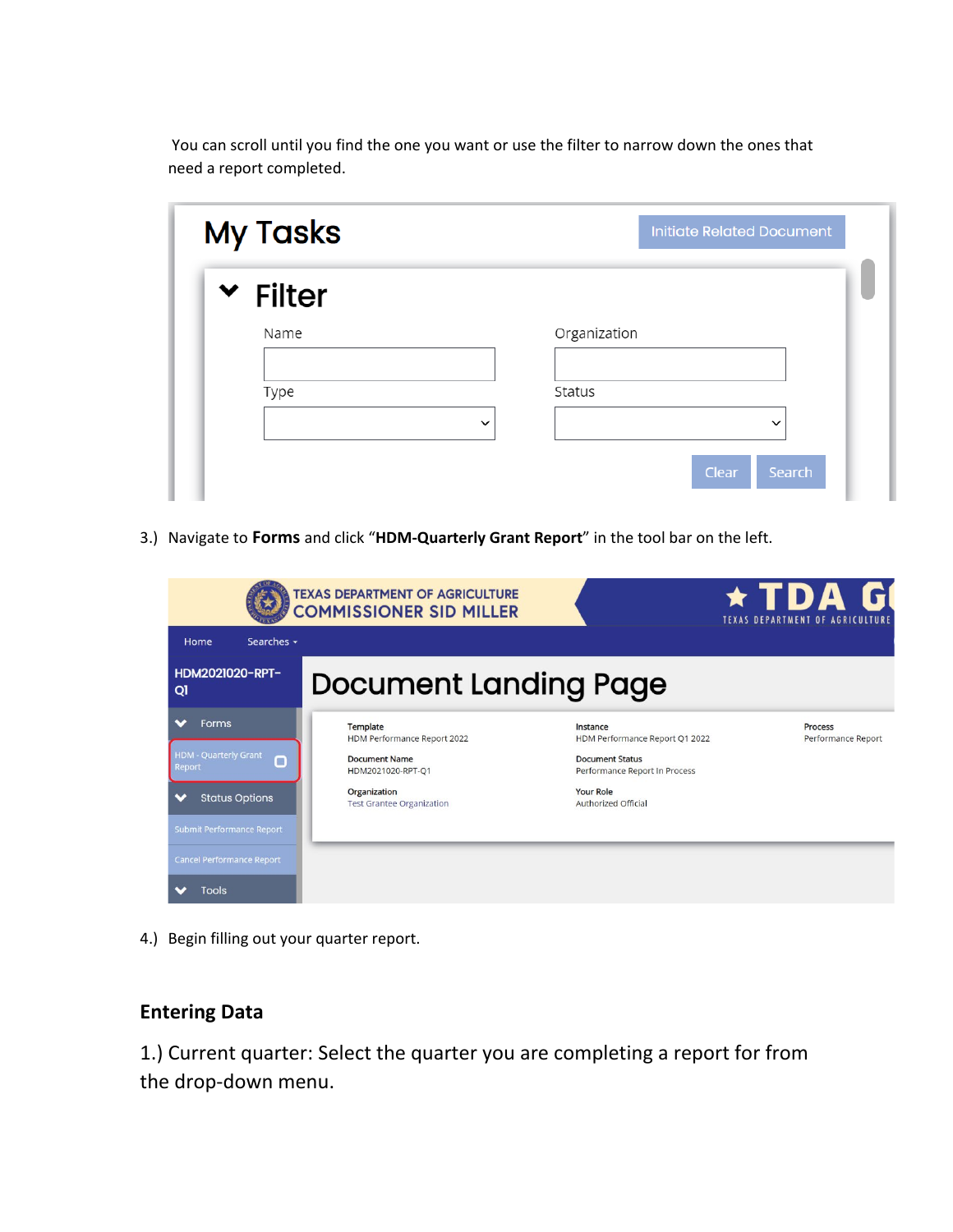| Name of Grantee:               | <b>Test Grantee Organization</b>                            |  |  |
|--------------------------------|-------------------------------------------------------------|--|--|
| <b>Grant Number:</b>           | HDM2021020                                                  |  |  |
| Service County:                |                                                             |  |  |
| <b>Current Quarter:</b>        |                                                             |  |  |
| <b>Contact Information Cha</b> | Quarter <sub>1</sub><br>Quarter 2<br>Quarter 3<br>Quarter 4 |  |  |

2.) Contact Information Changes: Select yes if your organization has had any contact or key personnel changes and please update the Applicant Contact Information page on your application after you complete your report. Select no if there have been no changes.

## **Contact Information Changes**

Have there been any changes in contact information or updates to key personnel?\*



Please update the Applicant Contact Information page on your application.

3.) Budget Changes: Review your budget found on the column labeled Budgeted Amount. If your budget has changed from the original budget for the current quarter, select yes and contact TDA to request a budget revision form after completing your report. Select No if there has been no changes to your budget.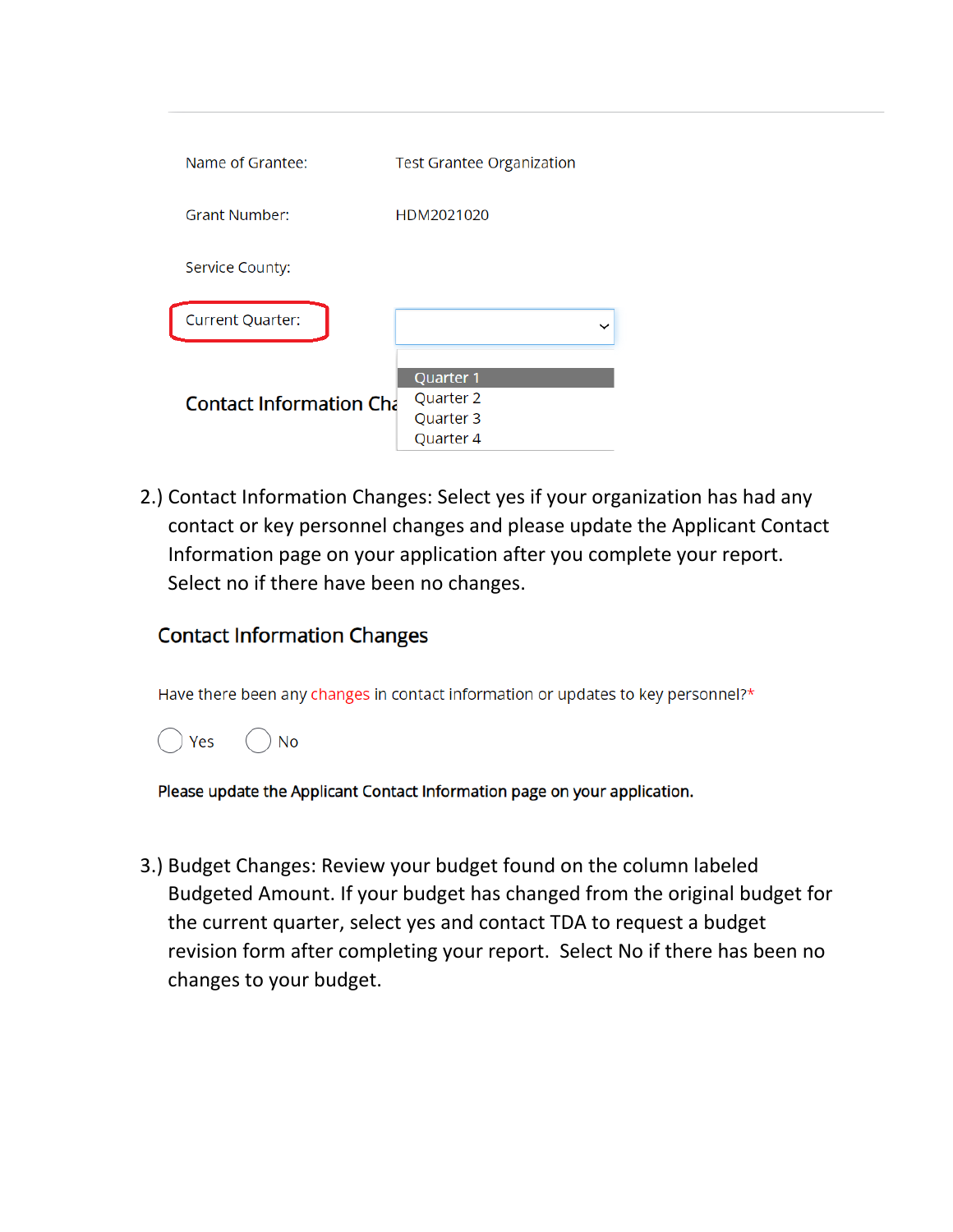## **Budget Changes**

Look at the Budgeted Amount column. Has your planned spending changed?

![](_page_3_Picture_2.jpeg)

If yes, contact TDA to complete a Budget Amendment.

| Expenditure<br>Category | <b>Budgeted Amount</b>       | <b>Current Quarter</b> | <b>Previously Reported</b> | <b>YTD Cumulative</b> | <b>Remaining Balance</b> |
|-------------------------|------------------------------|------------------------|----------------------------|-----------------------|--------------------------|
| Personnel               | \$                           | $\,$                   | \$                         | \$0.00                | \$0.00                   |
| <b>Food/Meals</b>       | $\vert$                      | \$                     | \$                         | \$0.00                | \$0.00                   |
| Equipment               | $\left  \frac{4}{2} \right $ | $\pmb{\mathsf{\$}}$    | \$                         | \$0.00                | \$0.00                   |
| <b>Building</b>         | $\vert$                      | $\,$                   | \$                         | \$0.00                | \$0.00                   |
| Transportation          | $\vert$                      | $\,$                   | \$                         | \$0.00                | \$0.00                   |
| <b>Supplies</b>         | \$                           | $\pmb{\mathsf{\$}}$    | \$                         | \$0.00                | \$0.00                   |
|                         | $\left  \mathbf{F} \right $  | $\,$ $\,$              | \$                         | \$0.00                | \$0.00                   |
| <b>TOTAL</b>            | \$0.00                       | \$0.00                 | \$0.00                     | \$0.00                | \$0.00                   |

4.) Quantifiable Information: Enter the number of meals delivered during the current quarter, regardless of funding source in the box for question 1.

![](_page_3_Picture_6.jpeg)

Enter the number of meals delivered during the current quarter using HDM funding, in the box for question 2.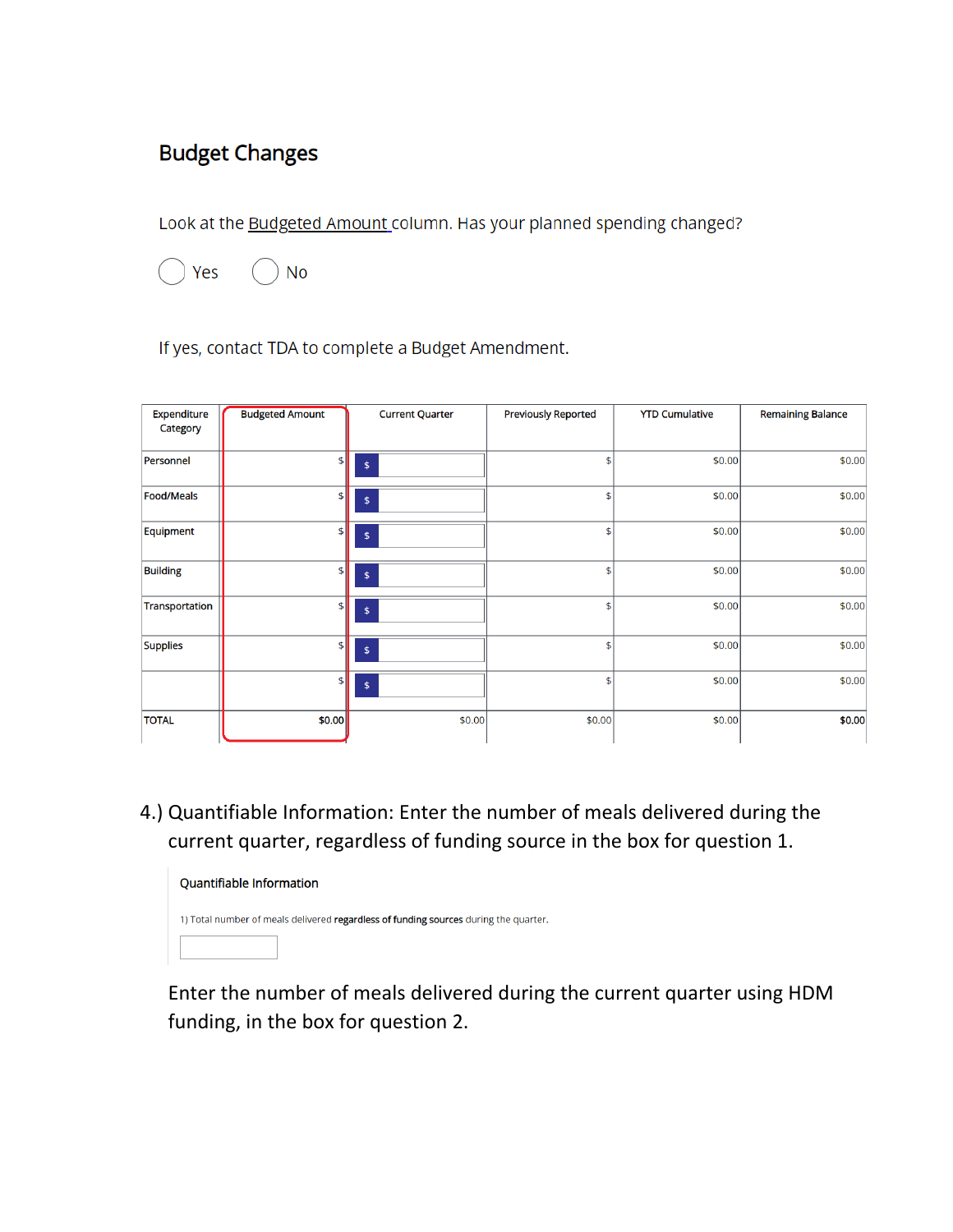2) If known, total number of meals or meal equivalents delivered using TDA funds during the quarter. This number has been valuable in demonstrating the outcomes this program covers.

Please do not include congregate meals in these totals.

#### **Home-Delivered Meals Grant Utilization**

- 5.) Enter expenses for the quarter in each box under the current quarter column. See tips below. If any expenses in the prior quarters need to be adjusted, please contact TDA to push your previous report back to make needed changes.
	- EXPENDITURES SHOULD NEVER TOTAL MORE THAN THE AMOUNT DISTRIBUTED BY TDA.
	- IF NO FUNDS WERE EXPENDED DURING THE QUARTER, PLEASE ENTER A ZERO.
	- PLEASE REFER TO THE COST ALLOCATION WORKSHEET FOR GUIDANCE AT THE LINK BELOW.

[https://texasagriculture.gov/GrantsServices/TradeandBusinessDevelopment/HomeDeliv](https://texasagriculture.gov/GrantsServices/TradeandBusinessDevelopment/HomeDeliveredMealsGrantProgram.aspx) [eredMealsGrantProgram.aspx](https://texasagriculture.gov/GrantsServices/TradeandBusinessDevelopment/HomeDeliveredMealsGrantProgram.aspx)

| Expenditure<br>Category | <b>Budgeted Amount</b> | <b>Current Quarter</b> | <b>Previously Reported</b> | <b>YTD Cumulative</b> | <b>Remaining Balance</b> |
|-------------------------|------------------------|------------------------|----------------------------|-----------------------|--------------------------|
| Personnel               | \$                     | \$                     | \$                         | \$0.00                | \$0.00                   |
| <b>Food/Meals</b>       | \$                     | \$                     | \$                         | \$0.00                | \$0.00                   |
| Equipment               | \$                     | \$                     | \$                         | \$0.00                | \$0.00                   |
| <b>Building</b>         | \$                     | \$                     | \$                         | \$0.00                | \$0.00                   |
| Transportation          | \$                     | \$                     | \$                         | \$0.00                | \$0.00                   |
| <b>Supplies</b>         | \$                     | $\,$                   | \$                         | \$0.00                | \$0.00                   |
|                         | \$                     | \$                     | \$                         | \$0.00                | \$0.00                   |
| <b>TOTAL</b>            | \$0.00                 | \$0.00                 | \$0.00                     | \$0.00                | \$0.00                   |

Payment Information can be reviewed at bottom of screen after this step.